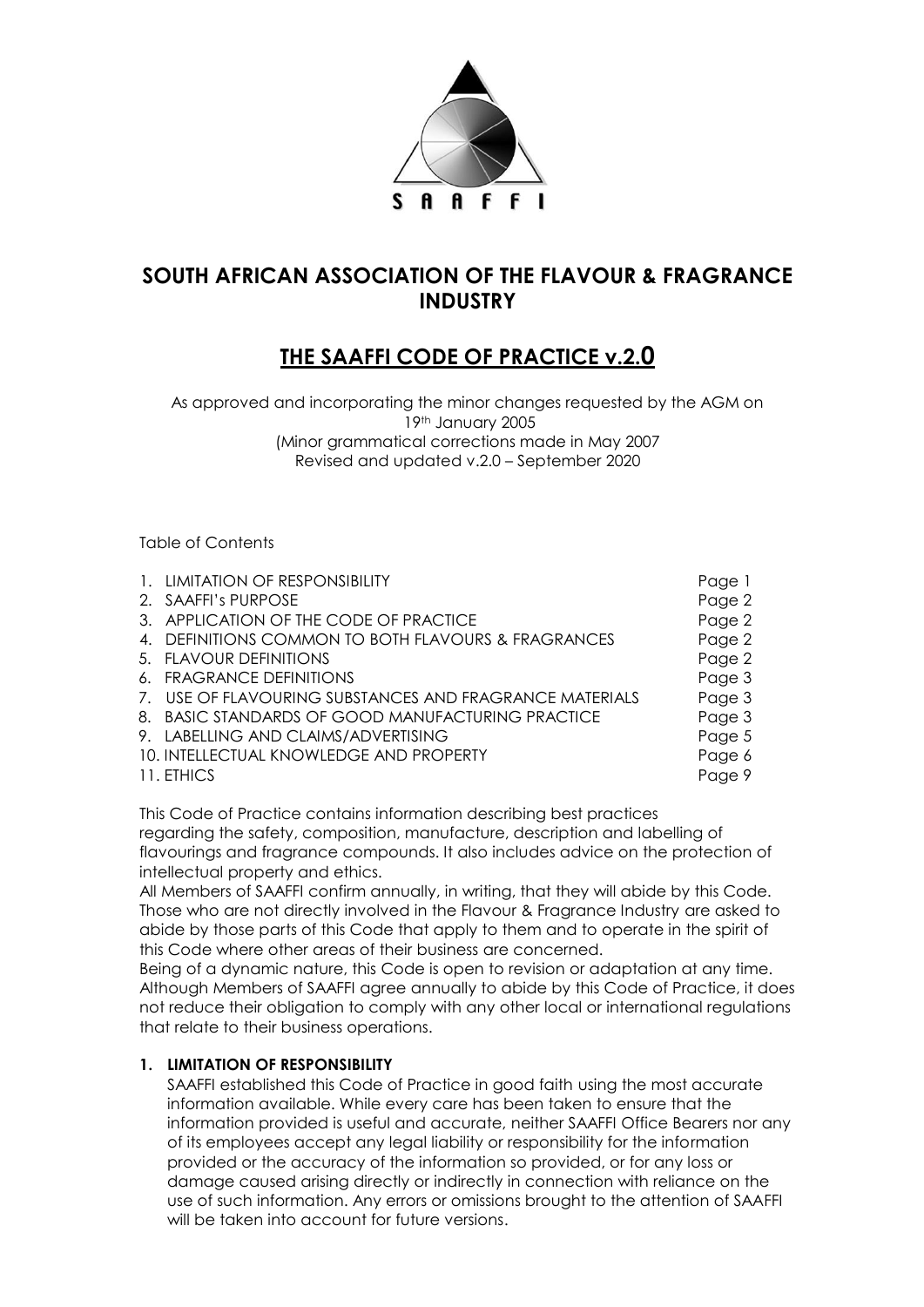#### **2. SAAFFI's PURPOSE**

SAAFFI unites the Flavour and Fragrance Industry, and other closely aligned industries, in South Africa across common, non-competitive industry issues, freeing up individual organisations to grow their business.

#### **3. APPLICATION OF THE CODE OF PRACTICE**

The Code of Practice consists of information describing best practices regarding the safety, composition, manufacture, description and labelling of flavourings and fragrance compounds. It also includes advice on the protection of intellectual property and ethics.

The application of this Code of Practice does not relieve individual manufacturers or users of flavourings or fragrance compounds from the obligation to comply with all local, national, or international regulations that pertain to their operations. Those regulations take precedence over this Code.

This Code of Practice is published and provided to SAAFFI Members in order to support fair and robust competition in their market places. SAAFFI is a trade association and its Members work together to accomplish common goals that are appropriate under antitrust laws. It is contrary to antitrust laws for SAAFFI Members to use the association to achieve objectives that would benefit single Members or select groups of Members by diminishing competition or stifling innovation in contravention of antitrust laws.

## **4. DEFINITIONS COMMON TO BOTH FLAVOURS & FRAGRANCES**

#### **4.1 Manufacturing**

All operations involved in the production of flavourings and fragrance compounds, as well as other products, and their ingredients including processing, compounding, packaging and labelling.

#### **4.2 Batch**

A specific quantity of material of homogeneous composition that can be unambiguously identified, manufactured in a single operation or a series of operations according to a well-defined process and/or formula.

#### **4.3 Batch number**

A unique combination of numerals and/or letters used to unambiguously identify a batch, which permits traceability and review of the batch's production history, as well as that of its individual ingredients. This is printed, stamped or written on the product's labels.

## **4.4 Environment**

Water, air and soil and their inter-relationship as well as the relationship between them and living organisms.

#### **4.5 Quality**

Conformity of a fragrance material or a flavouring substance with its olfactory, physical and chemical specifications and conformity of its production and control with the basic standards of good manufacturing practice.

#### **4.6 Shelf Life**

The shelf life of flavourings and fragrance compounds is defined as the period from the date of production during which the flavouring or fragrance compound remains suitable for further use.

## **4.7 Waste**

Any unavoidable material, resulting from an industrial process, which must be disposed of.

#### **5. FLAVOUR DEFINITIONS**

The Flavouring Standard for the South African Flavour Industry is annexed to, and is an integral part of, this Code of Practice. All necessary definitions are to be found in the Flavouring Standard.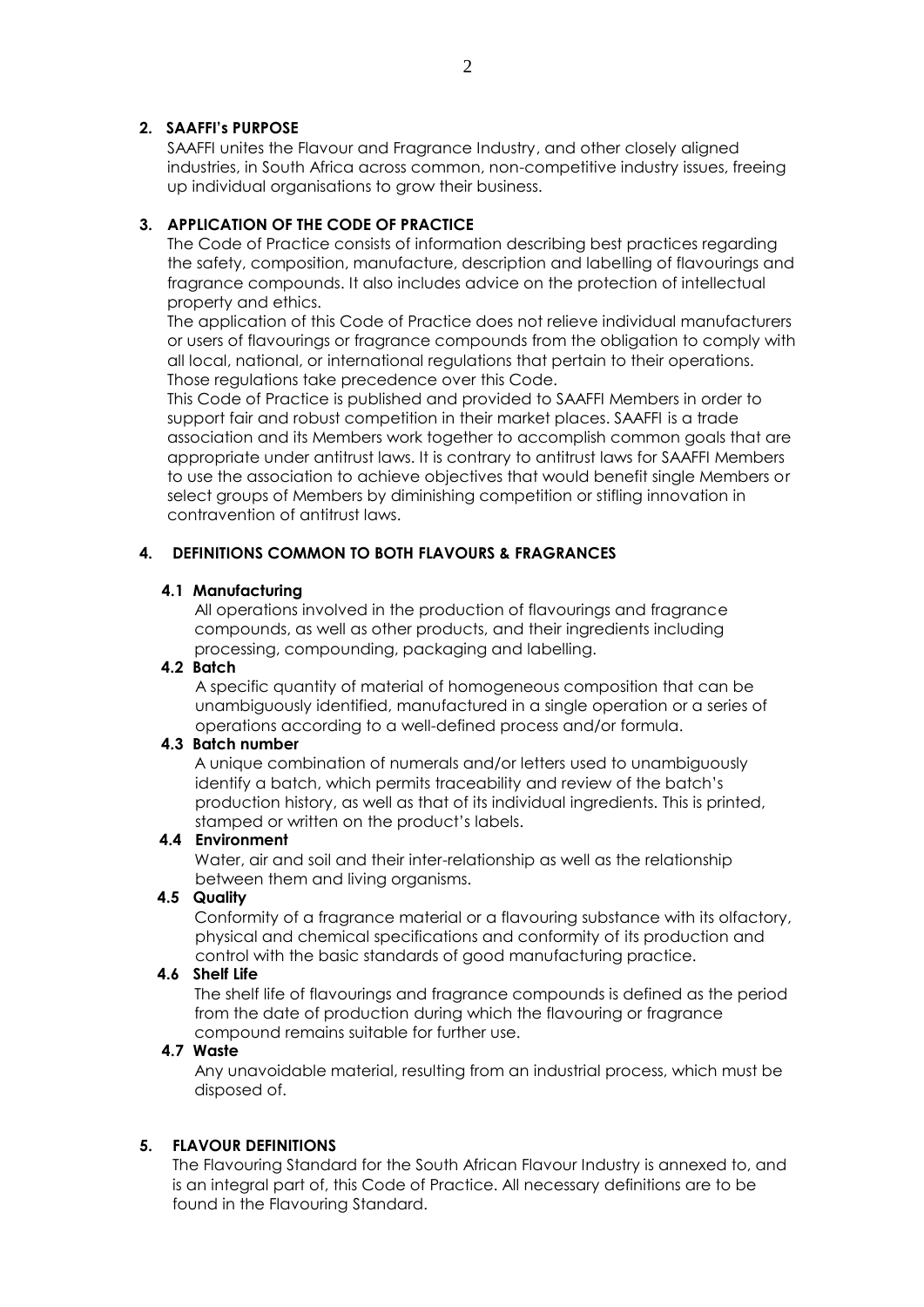## **6. FRAGRANCE DEFINITIONS**

#### **6.1 Fragrance compound**

A mixture of fragrance ingredients and functional components formulated to impart an odour, or for its malodour coverage making.

#### **6.2 Fragrance ingredient/material**

Any basic substance used as a fragrance material for its odour properties or malodour coverage.

## **6.3 Fragrance functional component**

Any basic substance necessary for the functionality and/or stability of a fragrance ingredient or compound (e.g. antioxidant, preservative, diluent, solvent etc.).

#### **6.4 Fragrance manufacturer**

A company engaged in the production of a fragrance including processing, compounding. Packaging and labelling.

#### **6.5 Fragrance material manufacturer**

A company engaged in the production of any basic substance used as a fragrance material for its odour properties of malodour coverage.

## **6.6 Standard**

(In this meaning the word starts with a capital "S")

Mandatory restriction to the usage of a fragrance ingredient following a safety assessment by the REXPAN.

#### **6.7 Toy**

Toys under the scope of IFRA Standards follow the definition as contained in the EU Toy directive (2009/48/EC) and the American National Standard ASTM F963, in its latest version.

#### **7. USE OF FLAVOURING SUBSTANCES AND FRAGRANCE MATERIALS**

Through SAAFFI being a Member of the International Organization of the Flavour Industry (IOFI) and of the International Fragrance Association (IFRA), its Members agree to abide by the rules and requirements established by those two international bodies.

In the case of fragrance materials, Members are obliged to comply with the IFRA Code of Practice and the IFRA standards and obligations. Non-compliance could lead to expulsion of a non-compliant Member.

#### **8. BASIC STANDARDS OF GOOD MANUFACTURING PRACTICE**

#### **8.1 Basic approach**

The following sections formulate basic recommendations for good operating practice by the fragrance and flavour industry.

The application of these recommendations does not relieve individual manufacturers from the obligation to comply with all national or international regulations that pertain to their operations.

#### **8.2 Employers**

Employers are to comply with all applicable workplace safety regulations and are encouraged to explore and address aspects of flavour and fragrance manufacturing that may not be covered by workplace safety regulations, but which may further foster a safe workplace for employees.

#### **8.3 Personnel**

- 8.3.1 Personnel employed in the manufacture of flavourings and/or flavouring substances shall be made fully aware that such items are for use in food and must be handled as such.
- 8.3.2 Personnel employed in the manufacturing environments of both flavouring and fragrance materials must have adequate levels of technical and practical training to perform the duties required of them and shall be made aware of this code. They are to have the authority and responsibility to ensure and maintain the identity, purity and quality of the products manufactured.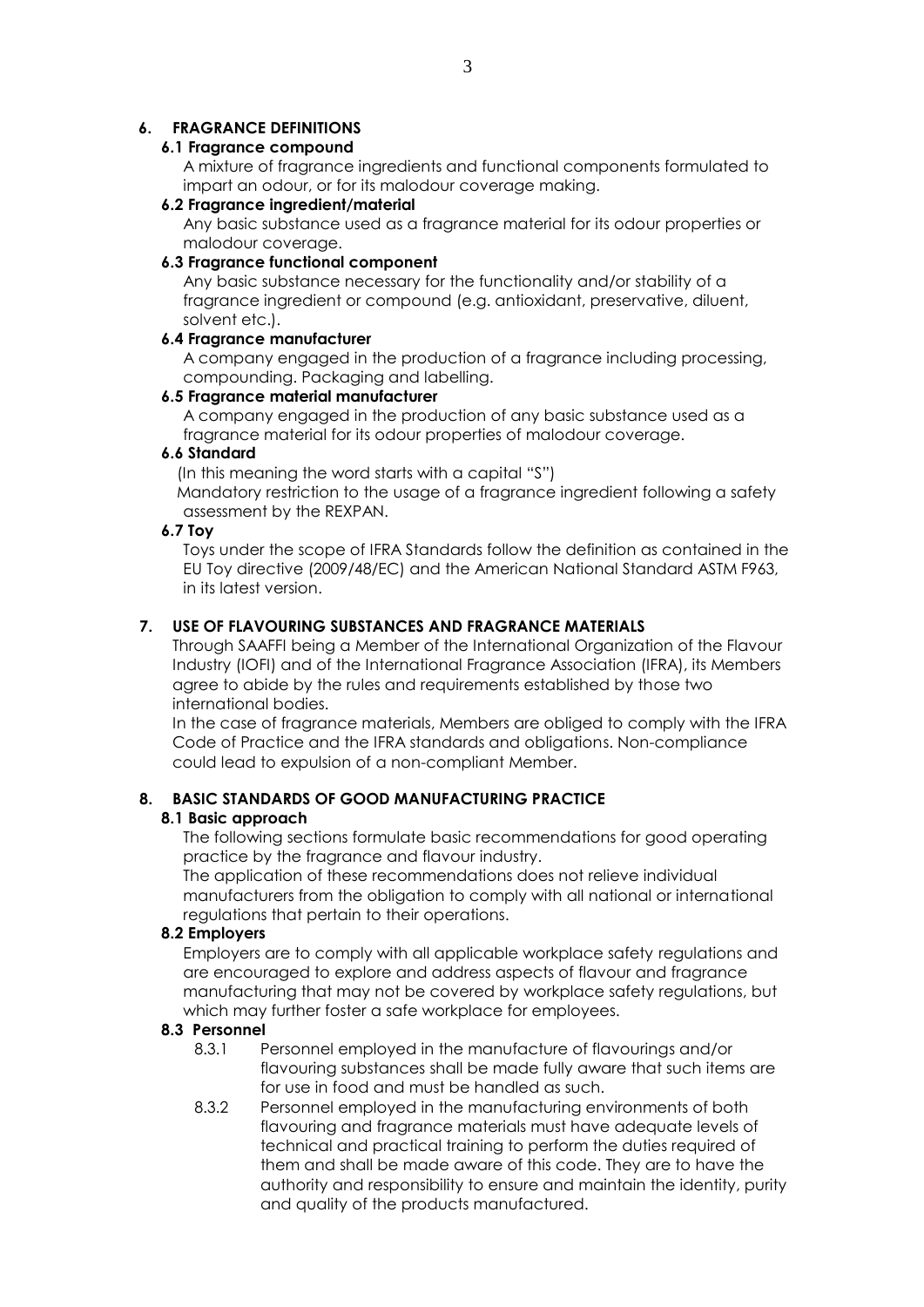8.3.2 In order to avoid any contamination of fragrance or flavour materials or their packaging, all personnel involved in their manufacture and packaging must practice good personal hygiene and be free from communicable diseases, skin disorders and infections.

## **8.4 Premises and sanitation**

- 8.4.1 All manufacturing areas shall be clean, well ventilated and orderly. Written procedures are to be in place defining the areas to be cleaned, cleaning frequency, appropriate cleaning equipment and materials, and the personnel responsible and accountable for the cleaning operations. Cleaning records are to be kept.
- 8.4.2 Eating, smoking and any unhygienic practices shall not be permitted in manufacturing areas.
- 8.4.3 Sufficient clean and well ventilated toilet facilities, including facilities for hand washing and changing of clothes shall be available in the proximity of the working areas for the manufacturing personnel.
- 8.4.4 Instructions on access to and behavior in manufacturing areas shall be visually mounted at entrance areas.
- 8.4.5 Access to all manufacturing areas shall be clearly marked as being out of bounds for all unauthorized personnel.

## **8.5 Ingredients, quality control and storage**

- 8.5.1 Ingredients and raw materials used in manufacture should comply with appropriate national laws and regulations.
- 8.5.2 All ingredients and raw materials used in manufacture are to be correctly and clearly labelled.
- 8.5.3 All Ingredients used, whether for resale, or in or for the manufacture of flavourings and fragrance compounds, shall be sampled and tested for their compliance and released according to laid down procedures.
- 8.5.4 Quality control records for each batch produced, duly signed by those responsible for ensuring the maintenance of quality, are to be kept along with any other relevant documents for the batch, such as Certificates of Analysis.
- 8.5.5 Records of all examinations are to be kept.
- 8.5.6 The examinations of materials as to their fitness for intended use are to be under the control of qualified personnel, directed by a qualified person reporting direct to management and independent of other departments. This person, or others authorized by him/her, is to have the responsibility and authority to approve or reject the evaluated materials.
- 8.5.7 The laboratory facilities at the disposal of the quality control department are to be staffed and equipped in a way that matches the requirements of effective quality control.
- 8.5.8 The quality control department shall be enabled to take samples in sufficient quantities according to established sampling procedures. These samples are to be properly labelled. A part of each is to be stored under suitable conditions for future reference.
- 8.5.9 The organizational structure should enable management to check regularly whether all instructions and procedures involved in any stage of manufacture and quality control are being strictly obeyed.
- 8.5.10 Each ingredient shall be stored under the conditions recommended by its supplier or else conditions compatible with its physical and chemical properties which will maintain its fitness for use.
- 8.5.11 Ingredients and finished products that have been rejected for whatever reason shall be labelled accordingly, and stored in a clearly marked separate area.
- 8.5.12 Ingredients and raw materials which are found to have a reasonable probability to cause serious adverse health consequences (i.e. pathogen contamination, presence of toxic contaminants) should be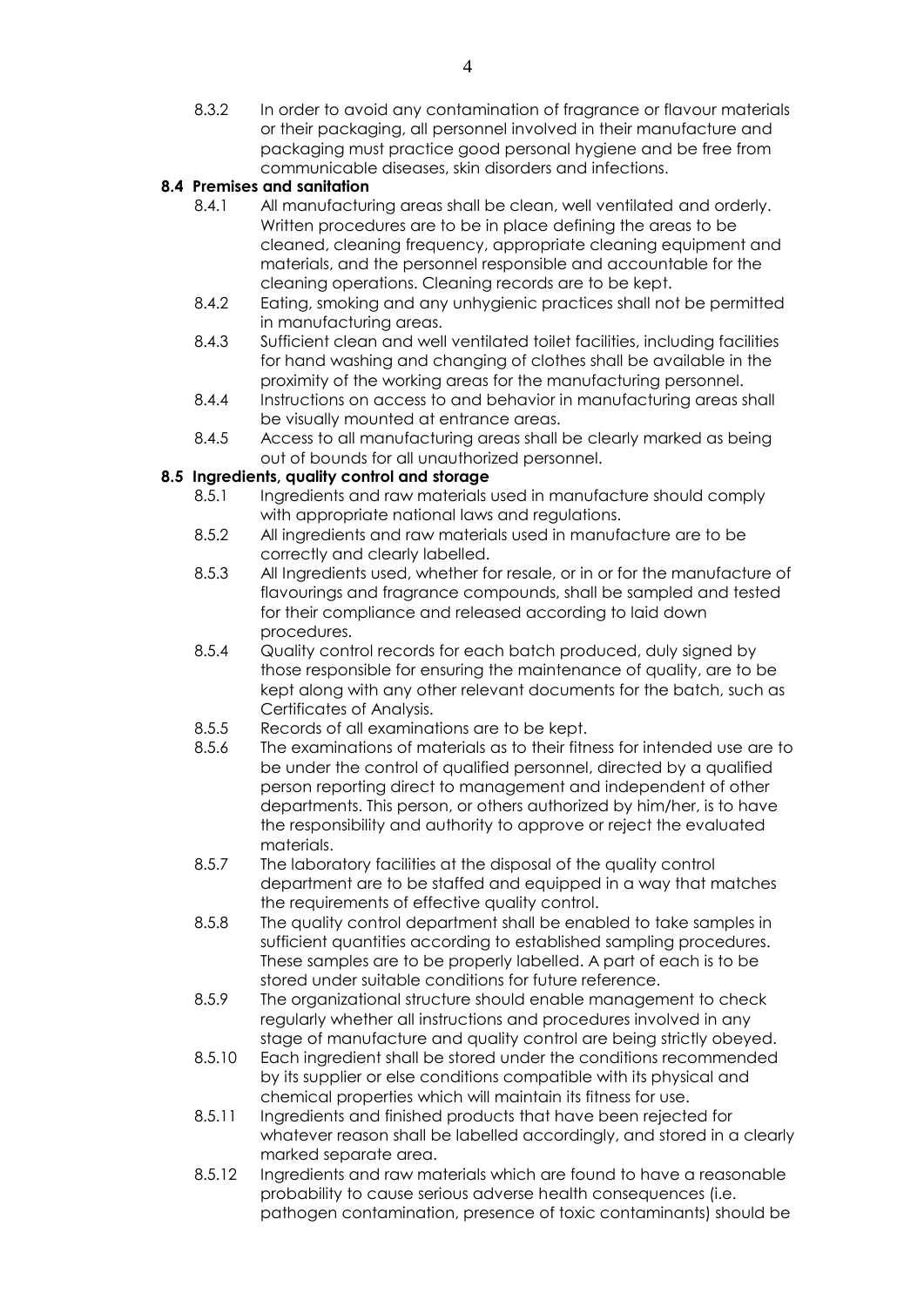handled in accordance with local laws and regulations regarding either their regulatory reporting, recall and/or disposal.

## **8.6 Manufacturing operations**

- 8.6.1 All manufacturing operations shall be supervised by qualified personnel.
- 8.6.2 Appropriate cleaning instructions shall be issued for all equipment and utensils. Qualified personnel responsible for the proper execution of these instructions are to be designated.
- 8.6.3 All manufacturing equipment shall be designated and maintained to ensure its suitability for its intended use.
- 8.6.4 All manufacturing equipment is to be installed within designated production areas in positions so as to facilitate cleaning and maintenance and minimize contamination during its use.
- 8.6.5 Weighing and measuring equipment used in production and quality control shall be calibrated and checked for accuracy at suitable intervals by appropriate methods.
- 8.6.6 All vessels and containers holding raw materials, intermediates or finished products shall bear suitable means of identifying their contents, including the name and/or identification code and the necessary batch identification data. The record should also identify the person responsible and/or the equipment used.
- 8.6.7 In the case of continuous production, batch records per se may not be possible. Instead, a continuously updated file or automated data collection can be used as a review of the production history of the contents of any particular container.
- 8.6.8 Records are to be kept of each batch of material manufactured. These shall reflect the complete history of the product and its ingredients and enable full traceability.
- 8.6.9 All manufacturing records should be kept for at least one year in such a way that proper tracking and tracing systems are in place.

## **8.7 Labelling and packaging**

- 8.7.1 In selecting, handling and control of all packaging materials, proper attention is to be given to their condition, cleanliness and suitability for the product they are to contain.
- 8.7.2 All packages and containers of finished products are to be identified by labels that indicate the name, code and batch number of the product, its weight or volume, and any special storage and handling instructions, as well as any directions for use, warnings and precautions which may be required, including allergens.
- 8.7.3 All packaging material should comply with appropriate national regulations.
- 8.7.4 Records shall be kept of the delivery of batches of any finished product.

## **9. LABELLING AND CLAIMS/ADVERTISING**

## **9.1 Labelling**

- 9.1.1 Labelling under this heading refers to B2B (Business to Business).
- 9.1.2 The labelling of flavourings and fragrance compounds will comply with national legislation and also conform to the following requirements.
- 9.1.3 The term "label" shall include the transmission of information on the relevant trade documents, such as Certificates of Analysis (CoA), Technical Data Sheets (TDS), Safety Data Sheet (SDS), and even shipping documents.
- 9.1.4 Flavourings and fragrance compounds shall be so labelled as to permit the purchasing manufacturer to observe the legal requirements for his products. In those cases where flavourings or fragrance compounds have been mixed with other ingredients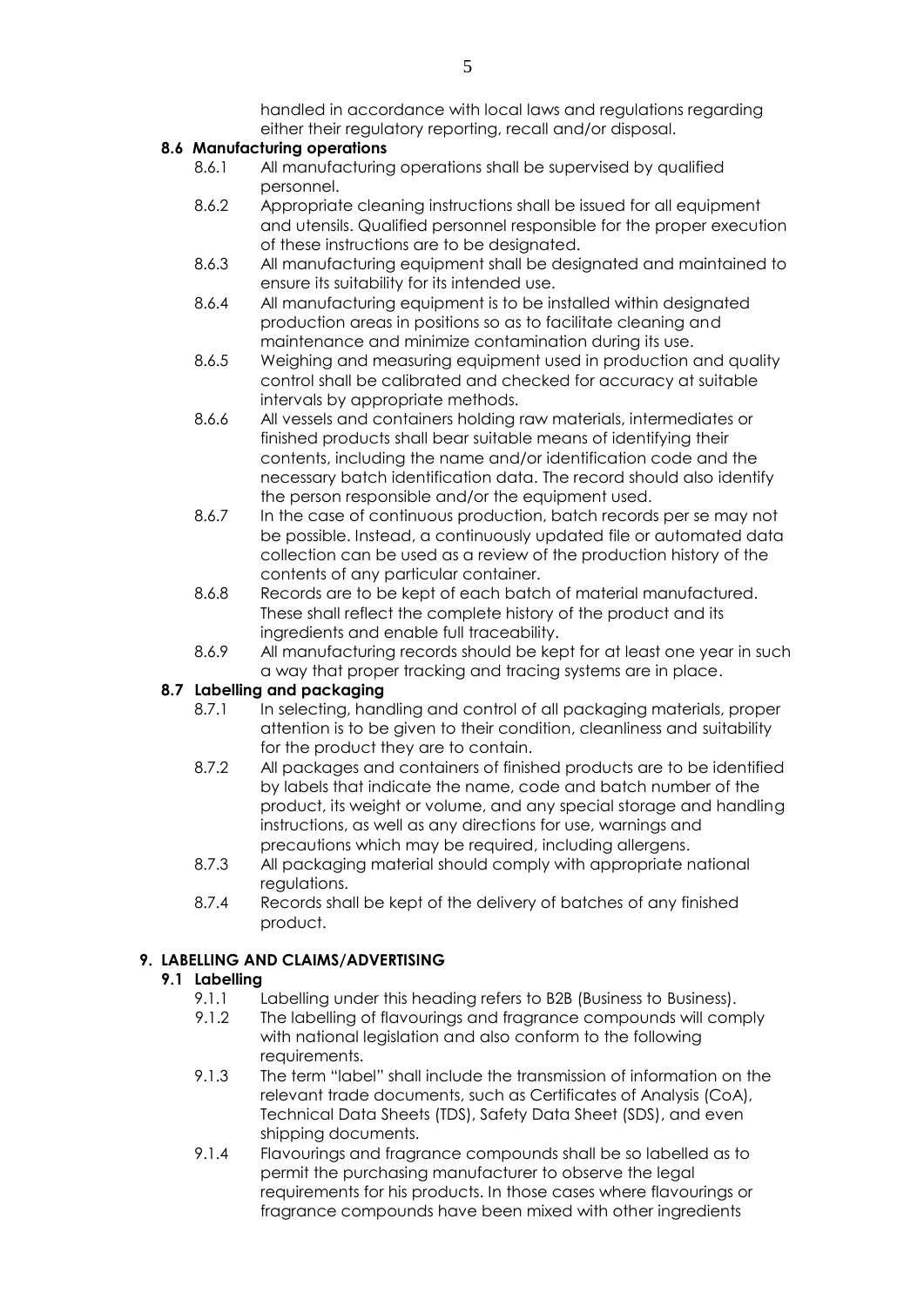(Compound Ingredient), the labelling thereof must enable the purchaser to observe the legal requirements for his products.

- 9.1.5 The name and address of the flavouring or fragrance compound manufacturer or the distributor, as well as the name and/or the product code and the quantity shall be shown on the label.
- 9.1.6 Additional guidance on labelling can be found in the SAAFFI Guidance to B2B labelling.

#### **9.2 Claims/Advertising**

- 9.2.1 Flavour and fragrance manufacturers shall not make false or misleading statements when promoting or labelling their products.
- 9.2.2 Manufacturers of flavourings or fragrance compounds shall abstain from making any claim by way of statement or representation which implies or suggests that it possesses particular characteristics relating to its nature, properties, composition, quality, durability, origin or provenance, method of manufacture or production which is untrue or misleading. This also applies to a claim relating to a measurable or objective characteristic which cannot be substantiated.
- 9.2.3 Our industry has successfully worked through associations to fund a strong scientific programme to support the safety of our industry's products. Any claims that attempt to malign competitive products or differentiate products based on safety should be discouraged as this practice would suggest that our products are not, in fact, safe.

## **10. INTELLECTUAL KNOWLEDGE AND PROPERTY**

## **10.1 Introduction**

10.1.1 Background.

Flavourings and fragrance compounds are complex mixtures of natural and synthetic raw materials. Their creation requires the commitment of significant financial and human resources to identify and synthesize the most appropriate ingredients and to combine them in a way that produces the intended effects. This process is very time-consuming and requires great expertise and creativity. Each formula is unique; it is both an invention and a work of art and deserves intellectual property protection.

- 10.1.2 Unavailability of patent or copyright protection. Under the laws of virtually all countries, flavour and fragrance formulae are eligible for patent protection if they include one or more "new substances" within applicable legal standards or if they describe a "new use", a "new application" or a "new process". Since these conditions are rarely met in the case of flavourings and fragrance compounds, most of them cannot enjoy patent protection. In addition, formulae cannot generally be copyrighted, since copyright protection has historically been extended only to works perceived by sight or hearing, and not to those perceived by taste and smell.
- 10.1.3 Trade secret protection.

Trade secret laws in virtually all countries protect any formula, pattern, device, or compilation of information that provides a business advantage to the owner. A trade secret, also known as confidential business information, is an item of confidential information concerning the commercial practices or proprietary knowledge of a business, which requires the maintenance of strict confidentiality towards third parties and even within the creating company itself, where only a limited number of employees have access to the complete formula. As a result of the unavailability of patent or copyright protection, the flavour and fragrance industry has elected to maintain the confidentiality of its formulae. This confidentiality is justified by the high creation costs and protects the formula from unfair copying by others.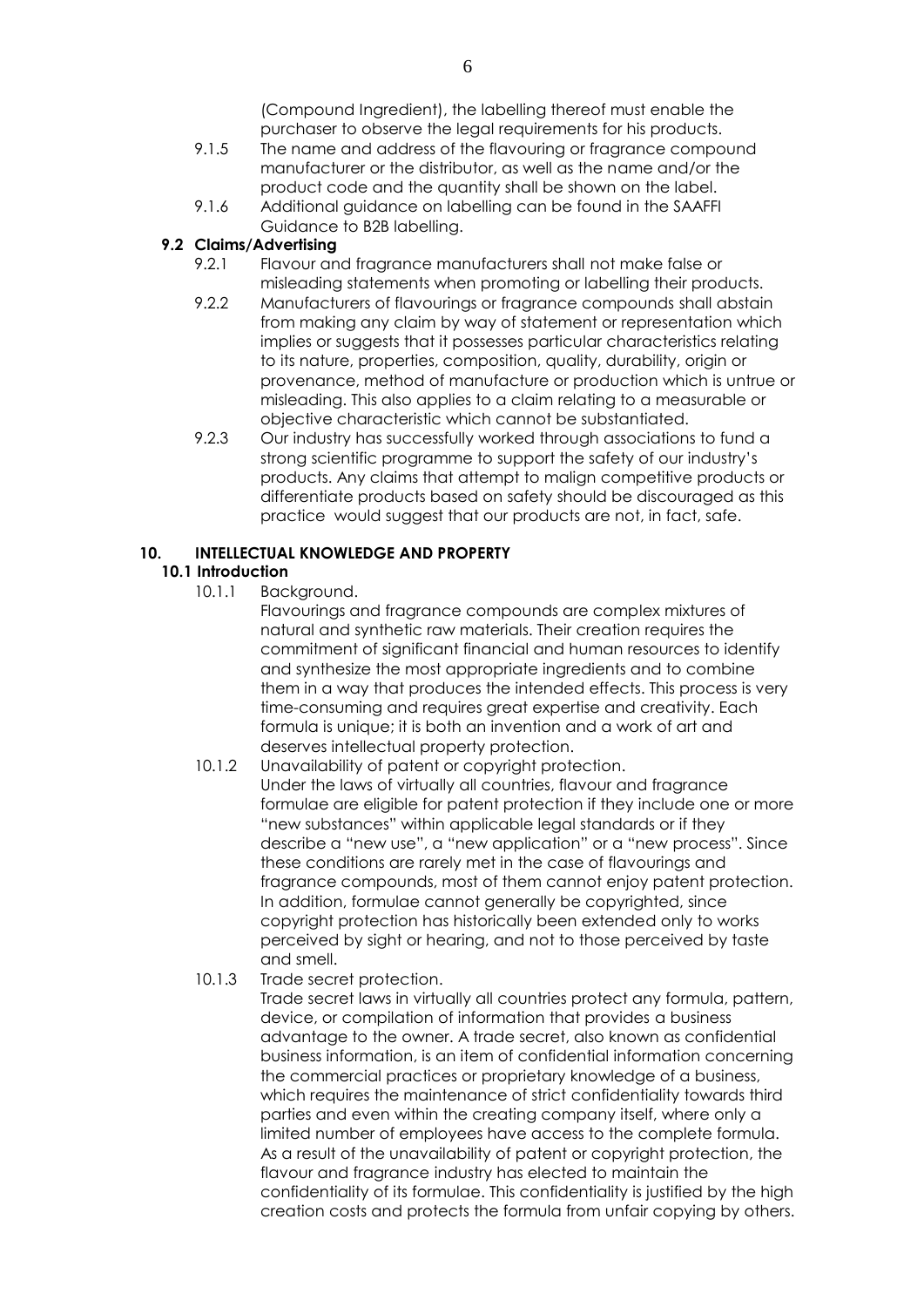Confidentiality of a formula thus preserves the uniqueness of the flavouring or fragrance compound – often the principal distinguishing feature of the product in which it is used – for the customer for which it was created and/or to which it is supplied. For that reason, customers of the flavour and fragrance industry expect and support the nondisclosure of flavour and fragrance formulae.

10.1.4 Illegal appropriation of trade secret formulae unfairly gains highly valuable knowledge without bearing the original creative effort and development cost. Unless duplication of third-party formulae is necessary (e.g. inability of the original supplier to supply) and permitted, Members shall refrain from illegal duplication of third party creations. Members are committed to take all actions necessary to promote and encourage the protection, respect and defence of formulae intellectual property against third party infringement and misappropriation.

## **10.2 Disclosure**

10.2.1 Customer requests for composition data

Notwithstanding their general support for the maintenance of the confidentiality of their formulae by the suppliers of flavourings and fragrance compounds, customers may, from time to time and for various reasons, request information about the composition of one or more formulae.

The flavour and fragrance industry has always responded and will continue to respond to customer requests for information about their formulations, in a way that balances fairly the customer's information needs and the industry's legitimate need to maintain the intellectual property rights of their formulae. The information disclosed in any specific case will generally be agreed to in direct discussions between the manufacturer of the flavouring or fragrance compound and the user, and there are numerous possible approaches to the scope of the disclosure. Some will not require the execution of a confidentiality agreement. Others will encompass such information and will result in the execution by the user of the flavouring or fragrance compound of such an agreement.

Generally, disclosures involving information required by the user under applicable legislation (such as Safety Declarations or Data Sheets) or simply an acknowledgement of the presence of specific ingredients (for example, in the case of fragrance compounds, the standard tray of ingredients used for diagnostic patch testing by dermatologists, substances with musk odour or ingredients of animal origin and, in the case of flavourings, the declaration of non-flavouring ingredients such as additives in compliance with applicable legislation, the provision of nutritional information and indicating the presence or absence of components belonging to the major causes of hypersensitivity (e.g. peanut derived materials) in conjunction with Codex Alimentarius or other applicable legal requirements) can generally be provided by the manufacturer without asking the user to execute a confidentiality agreement.

#### 10.2.2 Disclosures to government.

Governmental bodies may seek information about flavourings (for example in the case of new drug approval). The flavour manufacturer will make such disclosures of information as are required under applicable legislation and regulation.

When providing the information, the flavour manufacturer will clearly indicate to the recipient the information

 which he considers commercially sensitive or proprietary and disclosure of which might harm him industrially or commercially, and which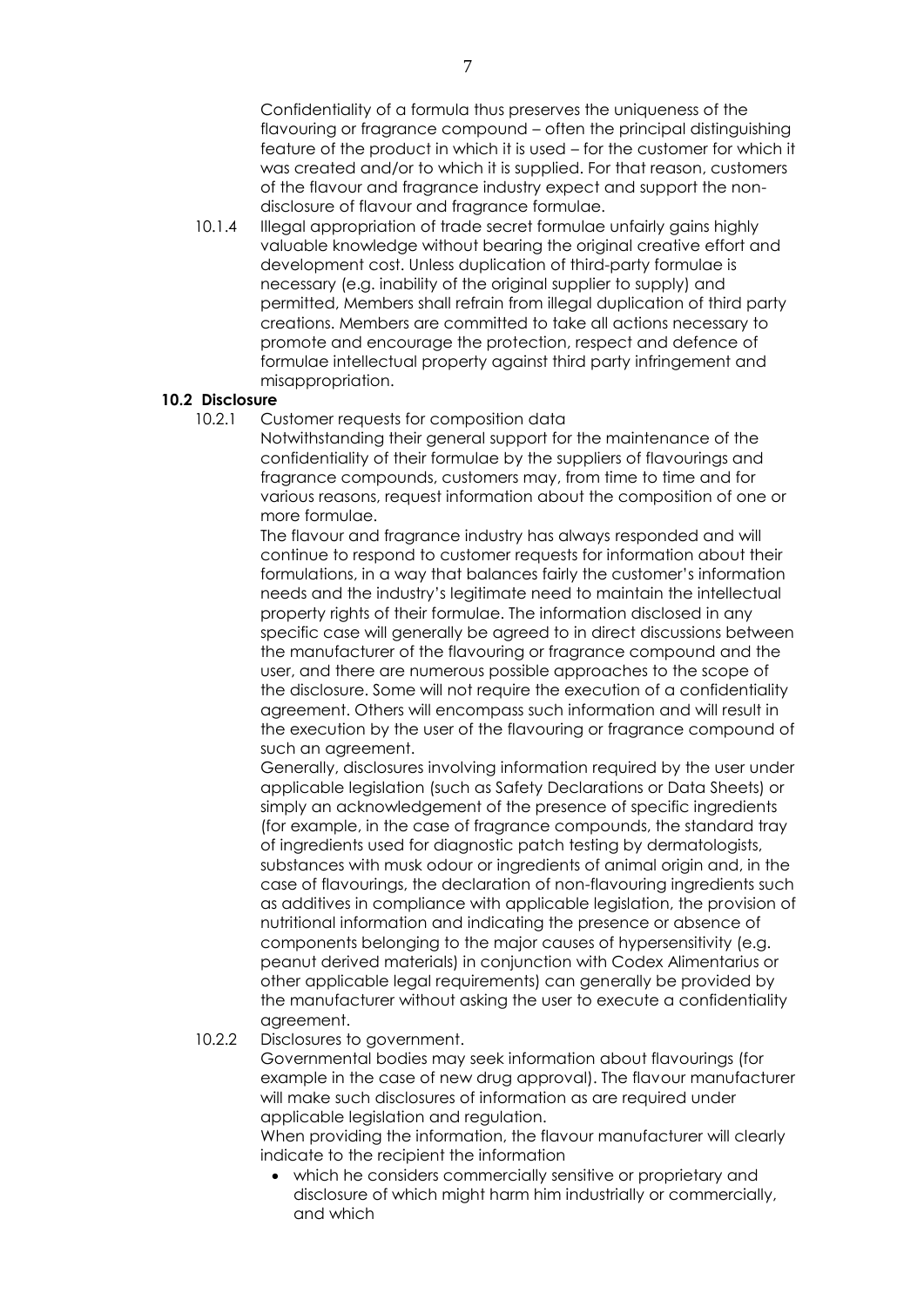• he therefore wishes to be kept secret from all persons other than the competent regulatory authorities which have lawfully requested the information.

The flavour manufacturer will seek a commitment by the recipient of the information to keep it confidential for an appropriate period of time.

Governmental bodies and medical professionals seeking information about fragrance compounds generally focus on their presence and/or levels in consumer products. As a result:

- the fragrance manufacturer, in cooperation with the fragrance compound user, will make such disclosures of information as are required under applicable legislation and regulation, or as are appropriate under the circumstances to satisfy government bodies the fragrance ingredients in finished products are safe for the consumer and the environment.
- the fragrance manufacturer, in cooperation with the fragrance compound user, will respond promptly to requests for information from physicians treating patients who they suspect may have suffered adverse reactions to finished products containing fragrance compounds.

Disclosures which require more detailed information about the composition of the formula will generally be provided by the manufacturer under a confidentiality agreement.

10.2.3 IOFI's Code of Practice (Section 6.2) covers this subject in greater detail.

#### **10.3 Staff**

- 10.3.1 With the South African flavour and fragrance industry being relatively small and with only a limited pool of qualified people available to staff the industry, it is to be expected that staff changes within the industry will take place. Members of SAAFFI are encouraged to:
	- establish internal systems and firewalls that protect their intellectual property, especially in cases where staff changes are likely to take place;
	- employ from outside the industry if at all possible, rather than taking from other companies within the industry;
	- respect the confidentiality of competitors' information by ensuring that staff taken from other companies within the industry are encouraged not to break confidentialities of the previous employer;
	- hire staff with high ethical standards and have them sign a confidentiality agreement;
	- Include a clause in letters of appointment stating that the employee is being employed on ethical grounds and that the employee is encouraged to handle previous employers' intellectual knowledge with a high standard of ethics.
- 10.3.2 Any case of formulae being offered in return for money, employment or other favours shall be brought to the notice of the company whose formulae are being offered or to one of SAAFFI's Office Bearers.
- 10.3.3 Members are reminded of the old adage "What goes round comes round". Employees willing to share confidential information from previous employers are very likely to do the same again.

## **10.4 Products**

Breaches of confidentiality generally involve smaller companies where it is more difficult to separate out functions and establish workable firewalls. Often these companies buy "hearts", "keys" and/or concentrates from the multinationals and larger companies.

 The suppliers of such "hearts", "keys" and/or concentrates are encouraged to allocate unique reference numbers to products sold to competitors and